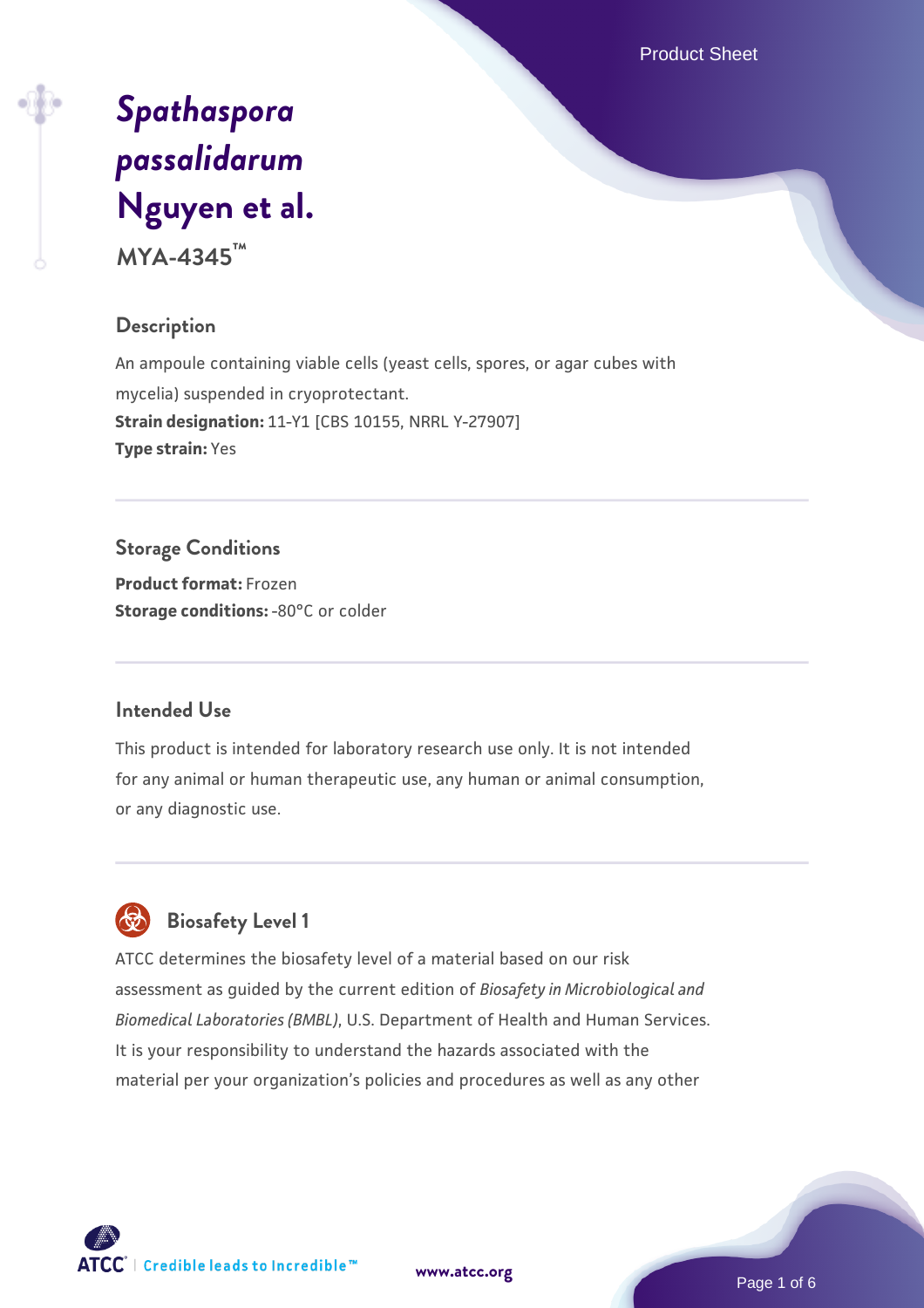applicable regulations as enforced by your local or national agencies.

ATCC highly recommends that appropriate personal protective equipment is always used when handling vials. For cultures that require storage in liquid nitrogen, it is important to note that some vials may leak when submersed in liquid nitrogen and will slowly fill with liquid nitrogen. Upon thawing, the conversion of the liquid nitrogen back to its gas phase may result in the vial exploding or blowing off its cap with dangerous force creating flying debris. Unless necessary, ATCC recommends that these cultures be stored in the vapor phase of liquid nitrogen rather than submersed in liquid nitrogen.

## **Certificate of Analysis**

For batch-specific test results, refer to the applicable certificate of analysis that can be found at www.atcc.org.

#### **Growth Conditions**

**Medium:**  [ATCC Medium 28: Emmons' modification of Sabouraud's agar/broth](https://www.atcc.org/-/media/product-assets/documents/microbial-media-formulations/2/8/atcc-medium-28.pdf?rev=0da0c58cc2a343eeae735016b70809bb) [ATCC Medium 200: YM agar or YM broth](https://www.atcc.org/-/media/product-assets/documents/microbial-media-formulations/2/0/0/atcc-medium-200.pdf?rev=ac40fd74dc13433a809367b0b9da30fc) [ATCC Medium 1245: YEPD](https://www.atcc.org/-/media/product-assets/documents/microbial-media-formulations/1/2/4/5/atcc-medium-1245.pdf?rev=705ca55d1b6f490a808a965d5c072196) **Temperature:** 24-26°C **Atmosphere:** Aerobic

## **Handling Procedures**

**Frozen ampoules** packed in dry ice should either be thawed immediately or

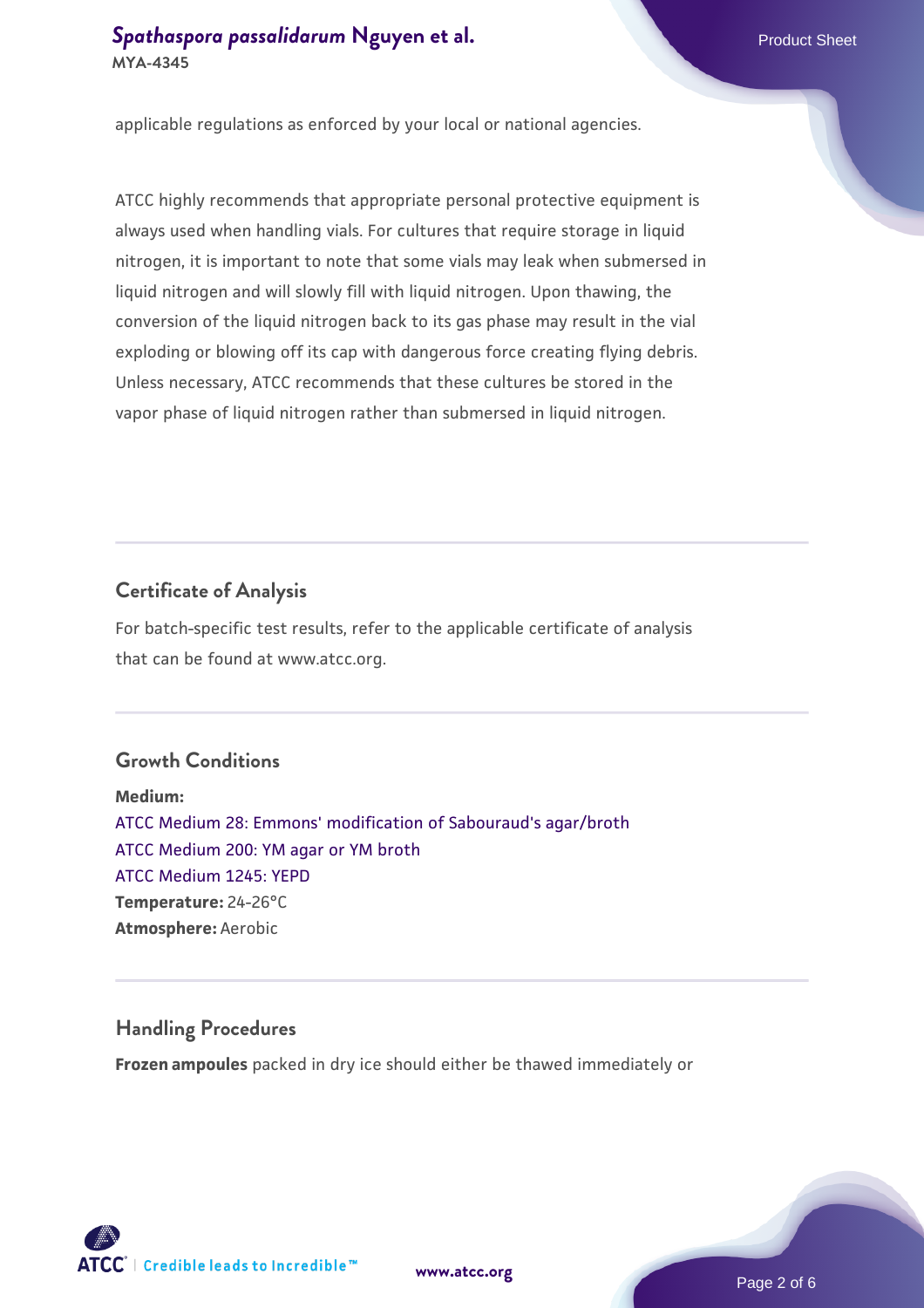stored in liquid nitrogen. If liquid nitrogen storage facilities are not available, frozen ampoules may be stored at or below -70°C for approximately one week. **Do not under any circumstance store frozen ampoules at refrigerator freezer temperatures (generally -20°C).** Storage of frozen material at this temperature will result in the death of the culture.

- 1. To thaw a frozen ampoule, place in a **25°C to 30°C** water bath, until just thawed **(approximately 5 minutes).** Immerse the ampoule just sufficient to cover the frozen material. Do not agitate the ampoule.
- 2. Immediately after thawing, wipe down ampoule with 70% ethanol and aseptically transfer at least 50 µL (or 2-3 agar cubes) of the content onto a plate or broth with medium recommended.
- 3. Incubate the inoculum/strain at the temperature and conditions recommended. Inspect for growth of the inoculum/strain regularly. The sign of viability is noticeable typically after **2-3** days of incubation. However, the time necessary for significant growth will vary from strain to strain.

**Morphology:** After 6 days on YM medium at 25°C, colonies are white, smooth, butyrous. Cells are globose or subglobose, single or with bud. Pseudohyphae are not observed.

#### **Material Citation**

If use of this material results in a scientific publication, please cite the material in the following manner: *Spathaspora passalidarum* Nguyen et al. (ATCC MYA-4345)

#### **References**

References and other information relating to this material are available at www.atcc.org.

#### **Warranty**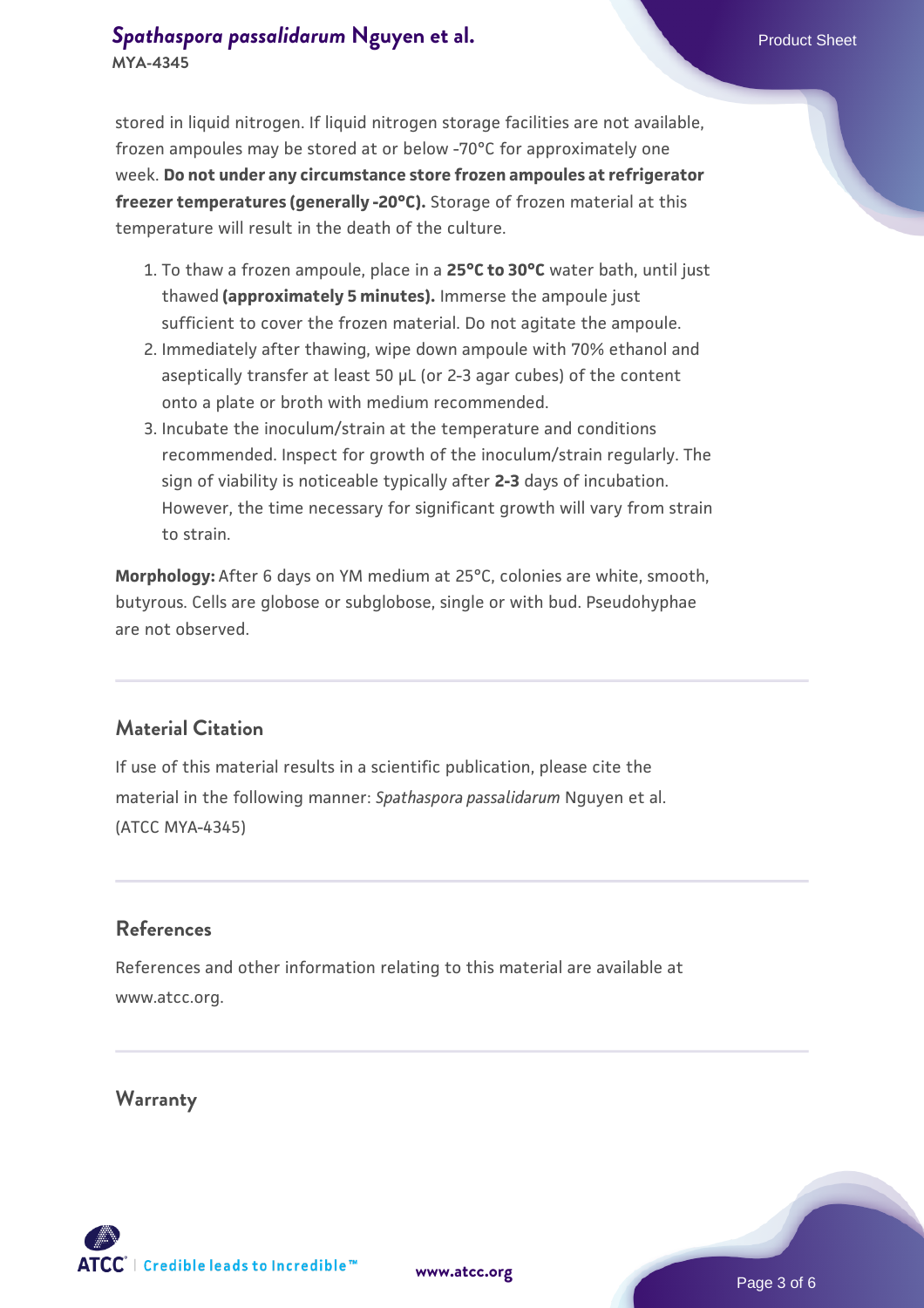The product is provided 'AS IS' and the viability of ATCC® products is warranted for 30 days from the date of shipment, provided that the customer has stored and handled the product according to the information included on the product information sheet, website, and Certificate of Analysis. For living cultures, ATCC lists the media formulation and reagents that have been found to be effective for the product. While other unspecified media and reagents may also produce satisfactory results, a change in the ATCC and/or depositor-recommended protocols may affect the recovery, growth, and/or function of the product. If an alternative medium formulation or reagent is used, the ATCC warranty for viability is no longer valid. Except as expressly set forth herein, no other warranties of any kind are provided, express or implied, including, but not limited to, any implied warranties of merchantability, fitness for a particular purpose, manufacture according to cGMP standards, typicality, safety, accuracy, and/or noninfringement.

#### **Disclaimers**

This product is intended for laboratory research use only. It is not intended for any animal or human therapeutic use, any human or animal consumption, or any diagnostic use. Any proposed commercial use is prohibited without a license from ATCC.

While ATCC uses reasonable efforts to include accurate and up-to-date information on this product sheet, ATCC makes no warranties or representations as to its accuracy. Citations from scientific literature and patents are provided for informational purposes only. ATCC does not warrant that such information has been confirmed to be accurate or complete and the customer bears the sole responsibility of confirming the accuracy and completeness of any such information.

This product is sent on the condition that the customer is responsible for and assumes all risk and responsibility in connection with the receipt, handling, storage, disposal, and use of the ATCC product including without limitation



**[www.atcc.org](http://www.atcc.org)**

Page 4 of 6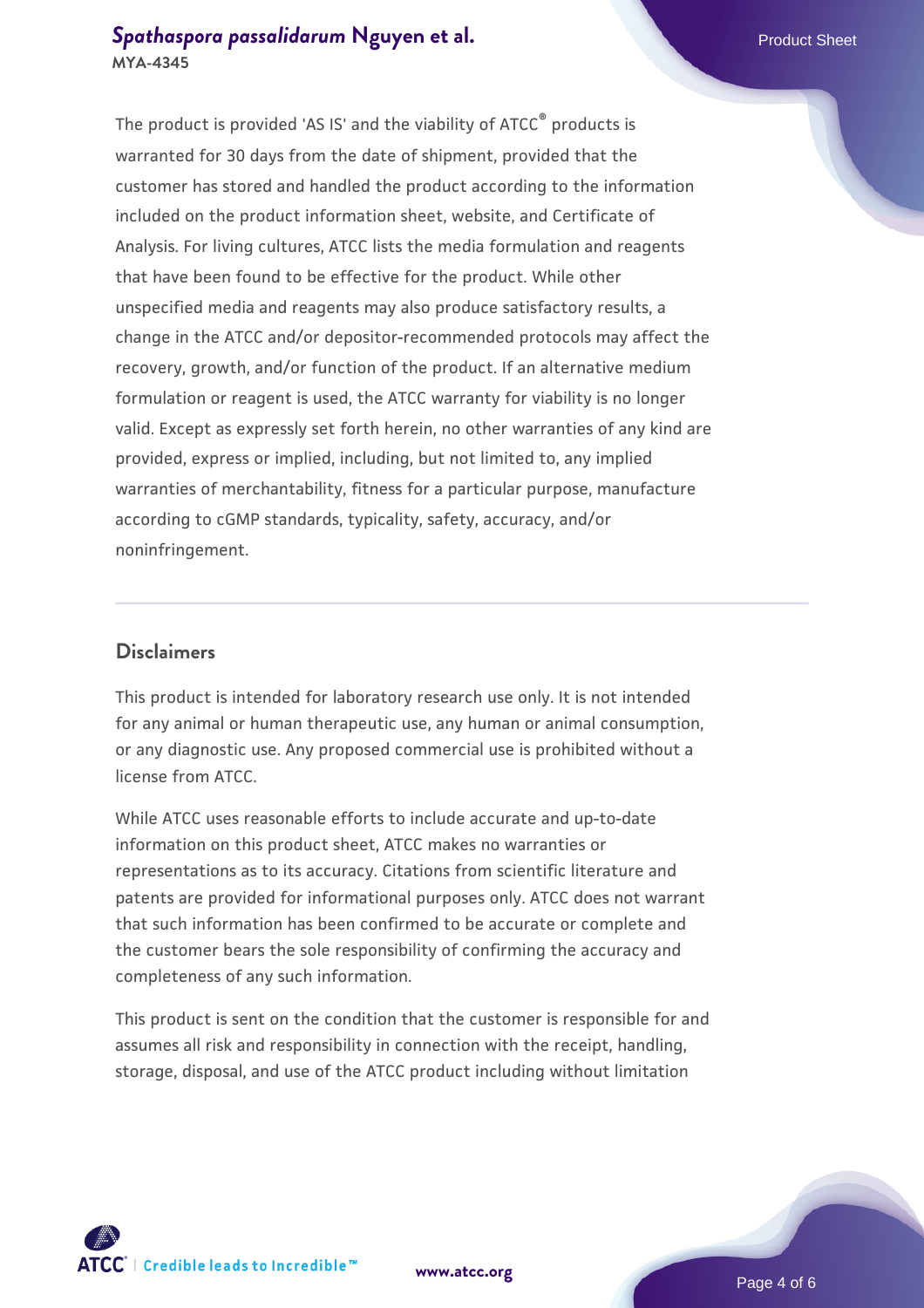taking all appropriate safety and handling precautions to minimize health or environmental risk. As a condition of receiving the material, the customer agrees that any activity undertaken with the ATCC product and any progeny or modifications will be conducted in compliance with all applicable laws, regulations, and guidelines. This product is provided 'AS IS' with no representations or warranties whatsoever except as expressly set forth herein and in no event shall ATCC, its parents, subsidiaries, directors, officers, agents, employees, assigns, successors, and affiliates be liable for indirect, special, incidental, or consequential damages of any kind in connection with or arising out of the customer's use of the product. While reasonable effort is made to ensure authenticity and reliability of materials on deposit, ATCC is not liable for damages arising from the misidentification or misrepresentation of such materials.

Please see the material transfer agreement (MTA) for further details regarding the use of this product. The MTA is available at www.atcc.org.

#### **Copyright and Trademark Information**

© ATCC 2021. All rights reserved.

ATCC is a registered trademark of the American Type Culture Collection.

#### **Revision**

This information on this document was last updated on 2022-05-20

#### **Contact Information**

ATCC 10801 University Boulevard Manassas, VA 20110-2209 USA